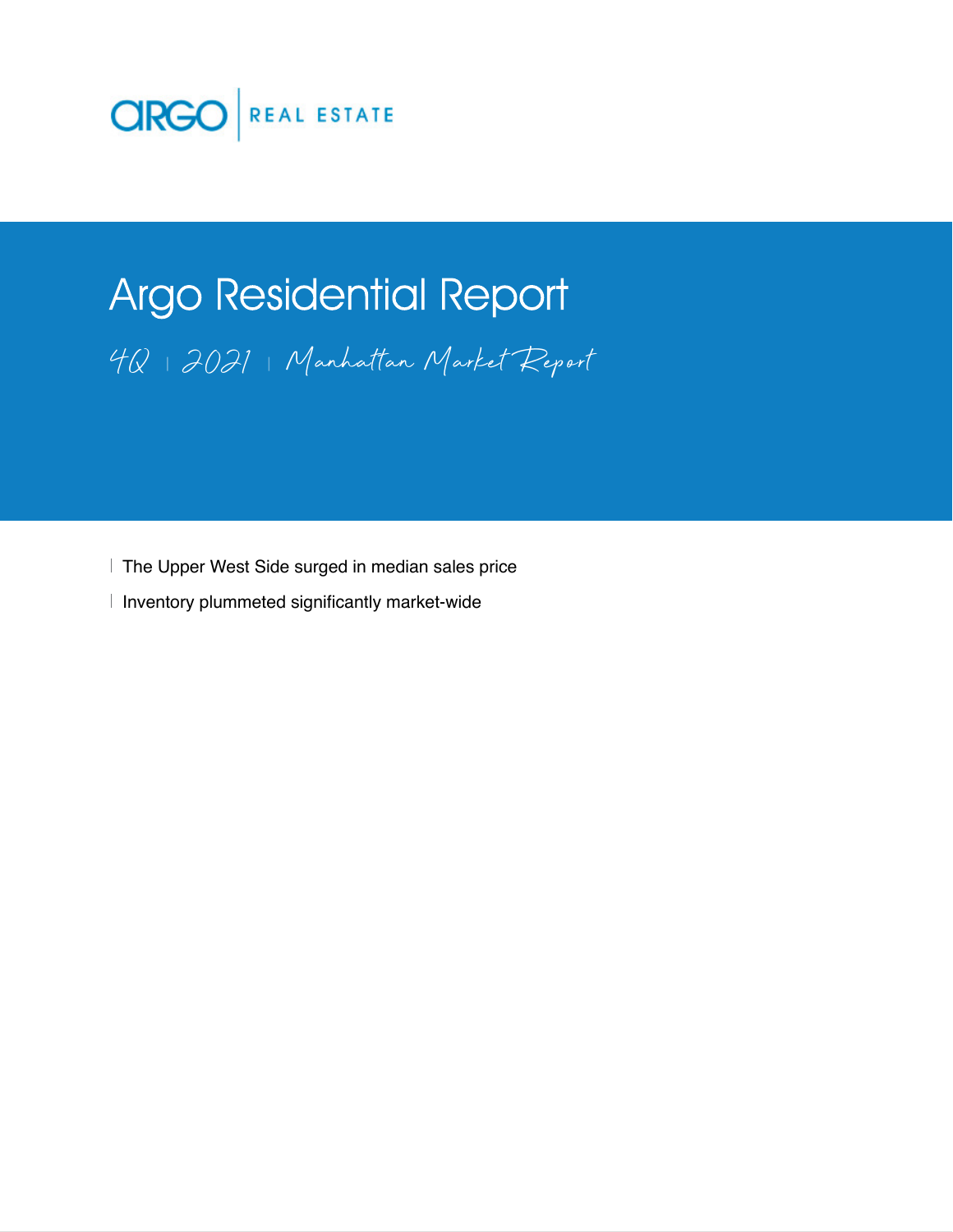### **CIRGO** REAL ESTATE

Manhattan Overview

| Marketwide           | 4Q 2021           | Change    |            |  |
|----------------------|-------------------|-----------|------------|--|
|                      |                   | Quarterly | Annual     |  |
| Median Sale Price    | \$1,175,000       | $+4.91%$  | $+9.05%$   |  |
| Average Sale Price   | \$2,095,594       | $+7.94\%$ | $+6.92%$   |  |
| Days on Market       | 64 days           | $-15.13%$ | $-31.38\%$ |  |
| Sales to List Ratio  | 96.2% of orig ask | $+0.52%$  | $+4.0%$    |  |
| <b>Median Price</b>  | \$1,417 per sft   | $+6.06\%$ | $+11.66%$  |  |
| <b>Average Price</b> | \$1,559 per sft   | $+7.15%$  | $+9.25%$   |  |
| Inventory            | 5,867 listings    | $-21.13%$ | $-30.45%$  |  |

Rising prices, plummeting inventory, and decreasing days on market controlled the Manhattan Q4 condo and co-op market. Closing out with a +20.21% in median sales price increase, the Upper West Side contributed heavily to the increase compared to 2021 in the area. With limited inventory and a -31.38% decrease in days on market YOY, listings lived an average of 64 days market-wide. This made for one of the fastest moving markets in years.

Manhattan Market Pulse

| <b>CONDO</b> | $\blacktriangledown$ -13.3% year to date | <b>COOP</b> | $\blacktriangledown$ -13.3% year to date   |
|--------------|------------------------------------------|-------------|--------------------------------------------|
|              | $\blacktriangle$ 1.4% from last month    |             | $\blacktriangledown$ -1.1% from last month |
| 0.72         | $\blacktriangle$ 75.6% from last year    | 0.91        | ▲ 42.2% from last year                     |

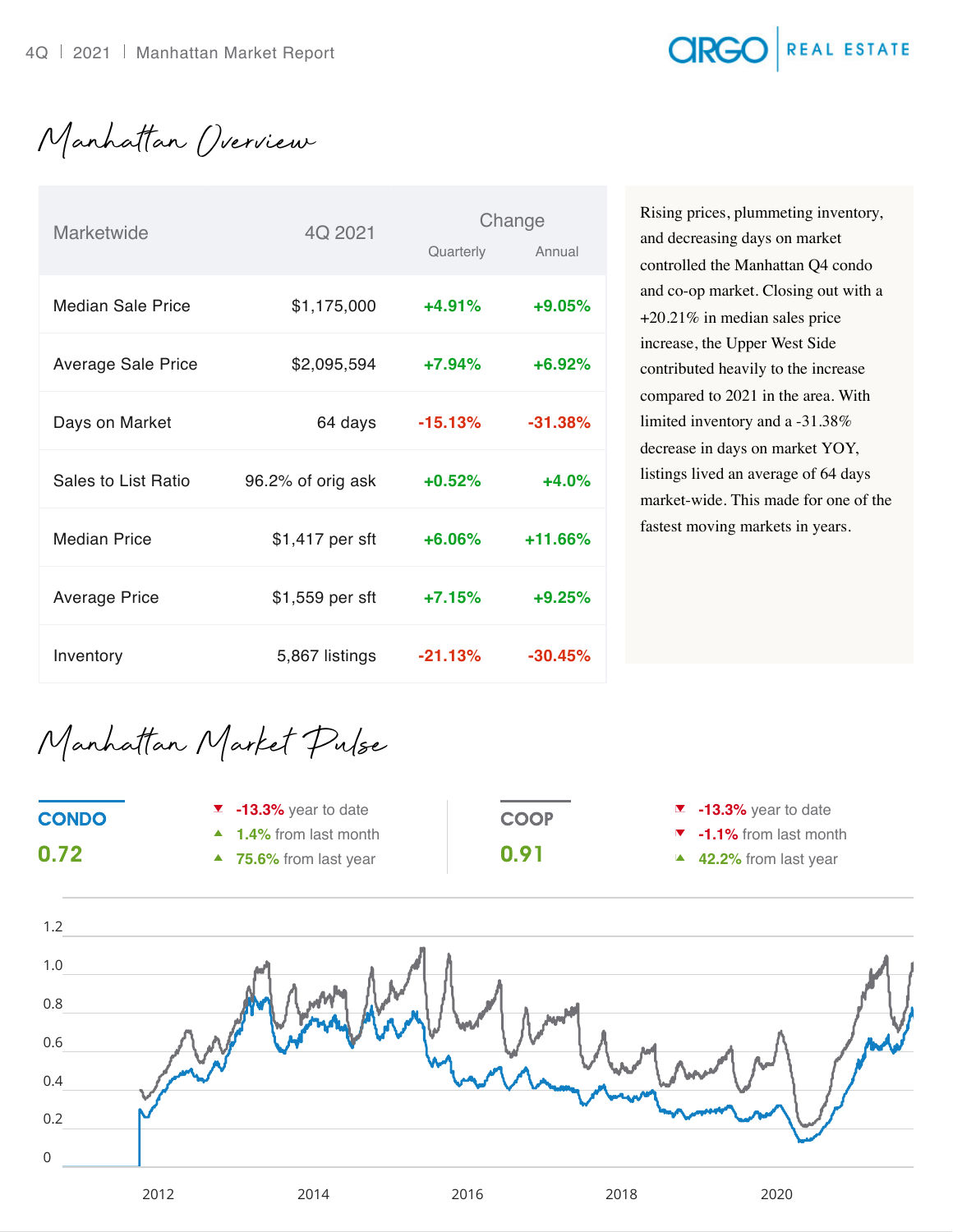#### **CIRGO** REAL ESTATE

Upper Manhattan Market Overview

| <b>Resale Condos</b>     | 4Q 2021              | Quarterly | Change<br>Annual | By Bedroom<br>Resale Condo | 4Q 2021<br>Median Sale Price    | Change<br>Annual |
|--------------------------|----------------------|-----------|------------------|----------------------------|---------------------------------|------------------|
| <b>Median Sale Price</b> | \$835,000            | $-3.69%$  | $+5.36%$         | <b>Studios</b>             | \$538,750                       | +47.65%          |
| <b>Median Price</b>      | \$886 per sft        | $-2.85%$  | +8.98%           | 1 Bedroom                  | tllutoutoloott<br>\$607,500     | $+8.0%$          |
| Days on Market           | 81 days              | $+8.72%$  | $+6.58%$         |                            | ,,,,,,,,,,,,,,,                 |                  |
| Sales-to-List Ratio      | 96.0% of orig<br>ask | $-0.1%$   | $+2.18%$         | 2 Bedrooms                 | \$916,250<br>,,,,,,,,,,,,,,,,,, | $+10.06%$        |
| <b>Absoroption Rate</b>  | 52.7                 | $-26.5%$  | $-66.67%$        | 3+ Bedrooms                | \$1,206,250                     | $+1.26%$         |
| Supply                   | 142                  | $-22.4%$  | $-28.64%$        |                            | dhuulliniiniit                  |                  |

| <b>Resale Coops</b>     | 4Q 2021       | Change     |            |  |
|-------------------------|---------------|------------|------------|--|
|                         |               | Quarterly  | Annual     |  |
| Median Sale Price       | \$477,500     | $-9.65\%$  | $-6.97%$   |  |
|                         |               |            |            |  |
| Median Price            | \$627 per sft | $+0.8%$    | $-2.64%$   |  |
|                         |               |            |            |  |
| Days on Market          | 65 days       | $-6.43%$   | $-39.35\%$ |  |
|                         |               |            |            |  |
|                         | 97.1% of orig |            |            |  |
| Sales-to-List Ratio     | ask           | $+0.1%$    | $+0.67%$   |  |
|                         | 38.7          | $-40.0\%$  | $-64.95%$  |  |
| <b>Absoroption Rate</b> |               |            |            |  |
| Supply                  | 226           | $-15.99\%$ | $-20.14%$  |  |
|                         |               |            |            |  |

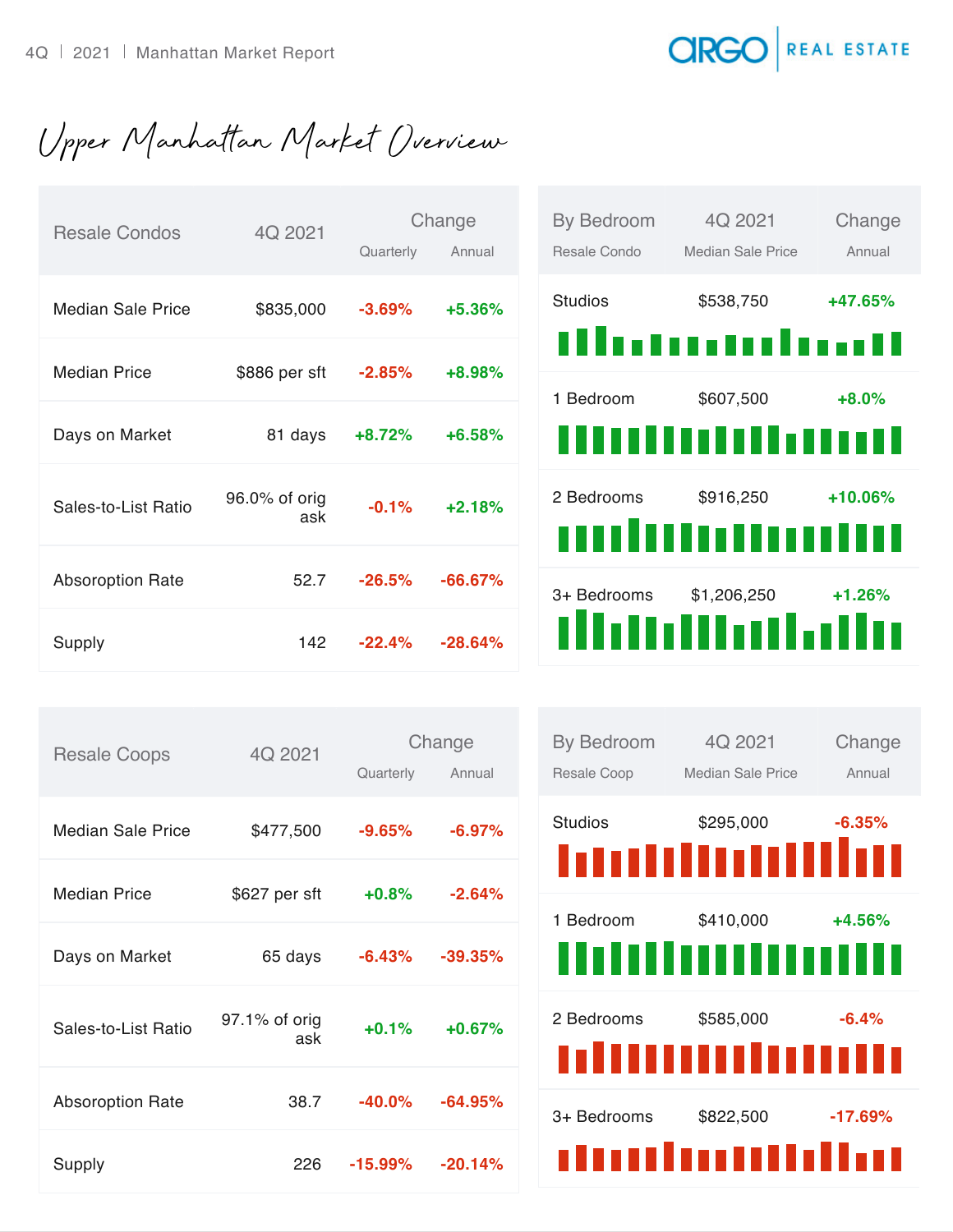## **CIRGO** REAL ESTATE

Upper East Side Market Overview

| <b>Resale Condos</b>     | 4Q 2021               | Quarterly | Change<br>Annual | By Bedroom<br>Resale Condo | 4Q 2021<br>Median Sale Price        | Change<br>Annual |
|--------------------------|-----------------------|-----------|------------------|----------------------------|-------------------------------------|------------------|
| <b>Median Sale Price</b> | \$1,600,000           | $+5.26%$  | $+20.21%$        | <b>Studios</b>             | \$555,000                           | $-4.48%$         |
| <b>Median Price</b>      | \$1,370 per sft       | $+3.79%$  | $+8.56%$         | 1 Bedroom                  | ,,,,,,,,,,,,,,,,,,,<br>\$900,000    | +4.96%           |
| Days on Market           | 63 days               | $-25.0%$  | $-25.88%$        |                            | 11111111111111111111111             |                  |
| Sales-to-List Ratio      | 94.85% of orig<br>ask | $-0.16%$  | $+4.12%$         | 2 Bedrooms                 | \$1,765,000<br>,,,,,,,,,,,,,,,,,,,, | $+10.31%$        |
| <b>Absoroption Rate</b>  | 22.1                  | $-30.94%$ | $-69.89%$        | 3+ Bedrooms                | \$3,300,000                         | $+7.51%$         |
| Supply                   | 275                   | $-25.88%$ | $-35.45%$        |                            | Munduntan                           |                  |

| <b>Resale Coops</b>     | 4Q 2021              | Quarterly  | Change<br>Annual |
|-------------------------|----------------------|------------|------------------|
| Median Sale Price       | \$942,500            | $-3.33\%$  | $+16.43%$        |
| Median Price            | \$976 per sft        | $+0.93%$   | $+9.42%$         |
| Days on Market          | 67 days              | $-9.46\%$  | $-30.21%$        |
| Sales-to-List Ratio     | 96.2% of orig<br>ask | $+1.16%$   | $+4.11%$         |
| <b>Absoroption Rate</b> | 11.0                 | $-39.89\%$ | $-68.02\%$       |
| Supply                  | 886                  | $-24.53%$  | $-29.63%$        |

| <b>By Bedroom</b> | 4Q 2021           | Change    |
|-------------------|-------------------|-----------|
| Resale Coop       | Median Sale Price | Annual    |
| Studios           | \$375,000         | $+4.17%$  |
|                   | ,,,,,,,,,,,,,,,,, |           |
| 1 Bedroom         | \$650,000         | $+4.0%$   |
|                   | ,,,,,,,,,,,,,,,,, |           |
| 2 Bedrooms        | \$1,360,000       | $+23.64%$ |
|                   | ,,,,,,,,,,,,,,,,, |           |
| 3+ Bedrooms       | \$2,795,000       | $+11.8%$  |
|                   | WWW.              |           |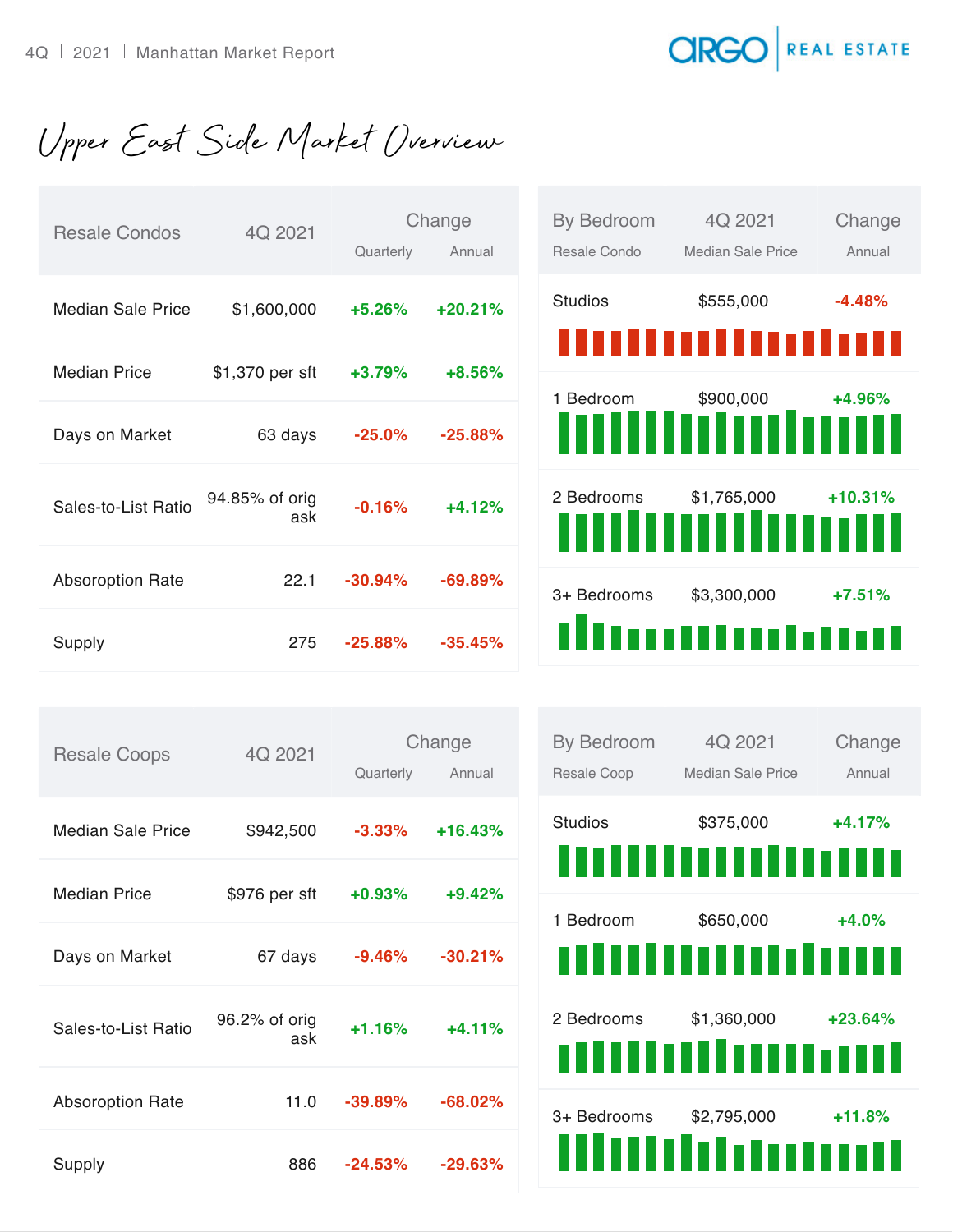#### **CIRG** REAL ESTATE

Upper West Side Market Overview

| <b>Resale Condos</b>     | 4Q 2021              | Quarterly  | Change<br>Annual | By Bedroom<br>Resale Condo | 4Q 2021<br><b>Median Sale Price</b> | Change<br>Annual |
|--------------------------|----------------------|------------|------------------|----------------------------|-------------------------------------|------------------|
| <b>Median Sale Price</b> | \$1,531,500          | $+54.49%$  | $-1.51%$         | <b>Studios</b>             | \$700,000<br>,,,,,,,,,,,,,,,,,,,,,  | $+11.55%$        |
| <b>Median Price</b>      | \$1,510 per sft      | $+20.32%$  | $+8.87%$         | 1 Bedroom                  | \$980,000                           | $+10.42%$        |
| Days on Market           | 55 days              | $-10.57%$  | $-22.54%$        |                            | ,,,,,,,,,,,,,,,,,,                  |                  |
| Sales-to-List Ratio      | 97.2% of orig<br>ask | $+1.04%$   | $+4.85%$         | 2 Bedrooms                 | \$1,935,000<br>,,,,,,,,,,,,,,,,,,,  | $+6.03%$         |
| <b>Absoroption Rate</b>  | 18.6                 | $-31.37\%$ | $-74.93%$        | 3+ Bedrooms                | \$3,437,500                         | $+14.59%$        |
| Supply                   | 258                  | $-15.41%$  | $-41.63%$        |                            | ,,,,,,,,,,,,,,,,,,                  |                  |

| <b>Resale Coops</b>     | 4Q 2021              | Change     |           |  |
|-------------------------|----------------------|------------|-----------|--|
|                         |                      | Quarterly  | Annual    |  |
| Median Sale Price       | \$915,000            | $-8.32%$   | $+6.41%$  |  |
|                         |                      |            |           |  |
| Median Price            | \$1,024 per sft      | $-5.27%$   | $+2.09%$  |  |
| Days on Market          | 54 days              | $-9.17%$   | $-40.44%$ |  |
| Sales-to-List Ratio     | 97.5% of orig<br>ask | $+0.05%$   | $+3.94%$  |  |
| <b>Absoroption Rate</b> | 15.4                 | $-38.65\%$ | $-67.98%$ |  |
| Supply                  | 375                  | $-30.94\%$ | $-39.61%$ |  |

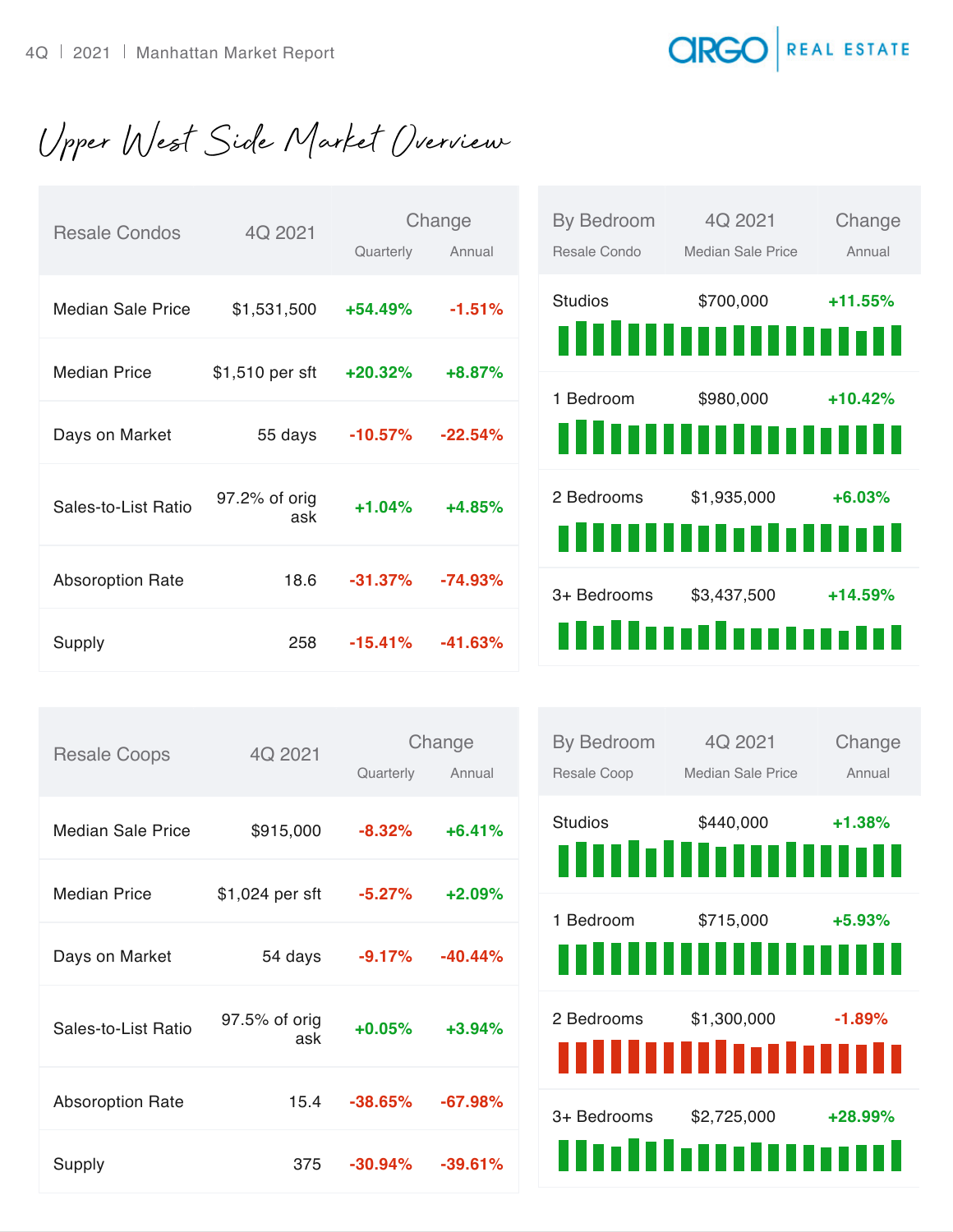**CIRGO** REAL ESTATE

Midtown Market Overview

| <b>Resale Condos</b>     | 4Q 2021              | Quarterly | Change<br>Annual | By Bedroom<br>Resale Condo | 4Q 2021<br>Median Sale Price          | Change<br>Annual |
|--------------------------|----------------------|-----------|------------------|----------------------------|---------------------------------------|------------------|
| <b>Median Sale Price</b> | \$1,315,000          | $-0.19%$  | $+9.58%$         | <b>Studios</b>             | \$601,250                             | $-1.43%$         |
| <b>Median Price</b>      | \$1,373 per sft      | $-1.44%$  | $+6.68%$         | 1 Bedroom                  | ,,,,,,,,,,,,,,,,,,,<br>\$986,250      | $+3.6%$          |
| Days on Market           | 72 days              | $-19.55%$ | $-21.74%$        |                            | ,,,,,,,,,,,,,,,,,,                    |                  |
| Sales-to-List Ratio      | 95.3% of orig<br>ask | $+1.38%$  | $+6.48%$         | 2 Bedrooms                 | \$1,850,000<br>,,,,,,,,,,,,,,,,,,,,,, | $+12.12%$        |
| <b>Absoroption Rate</b>  | 10.4                 | $-34.59%$ | $-72.56%$        | 3+ Bedrooms                | \$3,887,500                           | $+17.8%$         |
| Supply                   | 813                  | $-15.58%$ | $-33.69%$        |                            | mmmmm                                 |                  |

| <b>Resale Coops</b>     | 4Q 2021              | Quarterly  | Change<br>Annual |
|-------------------------|----------------------|------------|------------------|
|                         |                      |            |                  |
| Median Sale Price       | \$705,000            | $+2.17%$   | $+6.21%$         |
| <b>Median Price</b>     | \$944 per sft        | $+2.16%$   | $+4.66%$         |
| Days on Market          | 69 days              | $-11.54\%$ | $-31.0%$         |
| Sales-to-List Ratio     | 95.7% of orig<br>ask | $+0.53%$   | $+3.13%$         |
| <b>Absoroption Rate</b> | 10.8                 | $-40.33\%$ | $-68.79%$        |
| Supply                  | 885                  | $-20.98%$  | $-35.02\%$       |

| <b>By Bedroom</b><br>Resale Coop | 4Q 2021<br><b>Median Sale Price</b>      | Change<br>Annual |
|----------------------------------|------------------------------------------|------------------|
| <b>Studios</b>                   | \$420,000<br>ININININ                    | $+1.2%$          |
| 1 Bedroom                        | \$700,000<br>,,,,,,,<br>8 D D D          | $+3.32%$         |
| 2 Bedrooms                       | $$1,210,000$ +10.45%<br>IIIIIIIIIIIIIIII |                  |
| 3+ Bedrooms                      | \$2,550,000<br>باسيرر<br>duluk           | $+15.91%$        |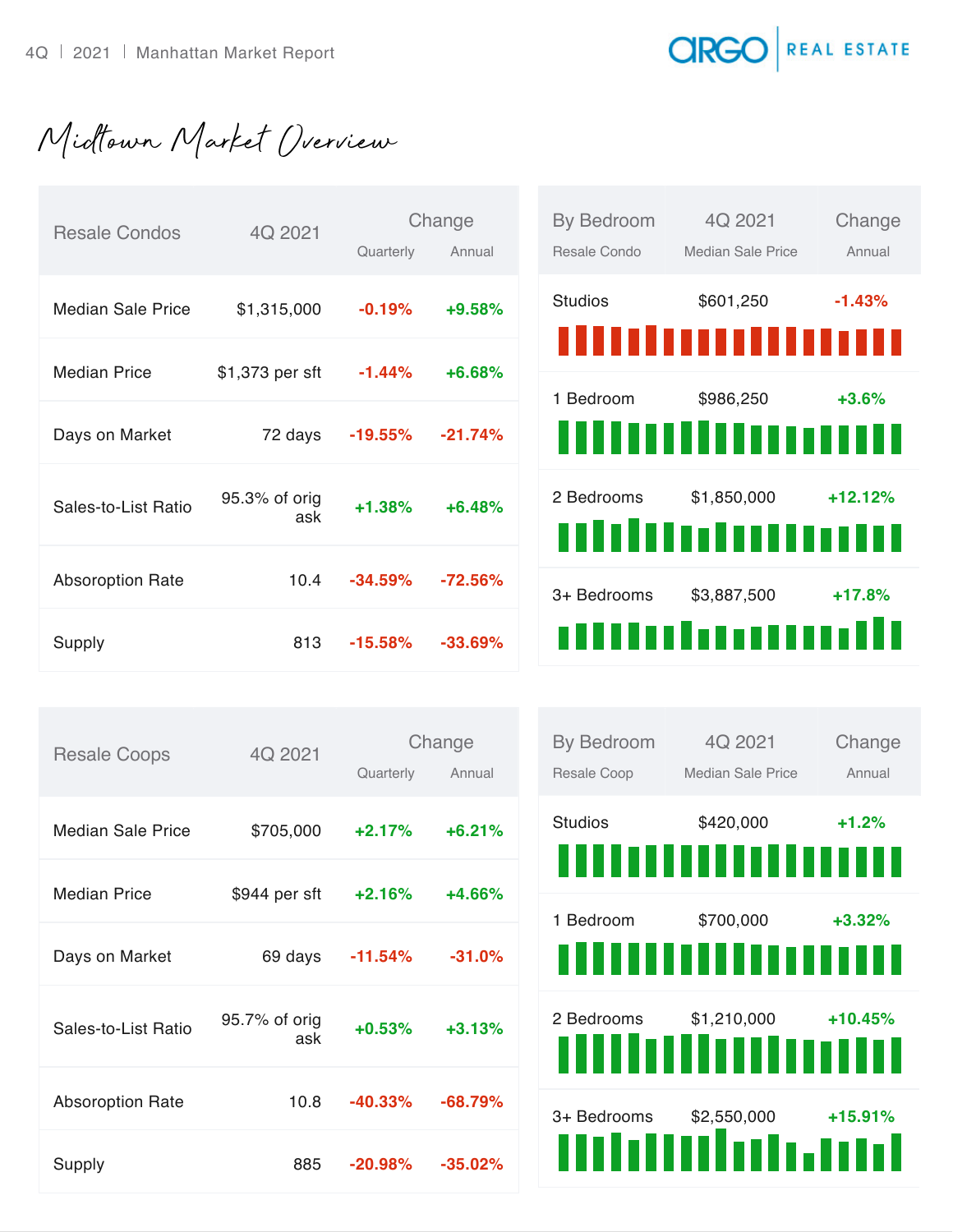**CIRGO** REAL ESTATE

Downtown Market Overview

| <b>Resale Condos</b>     | 4Q 2021              | Change    |           | By Bedroom     | 4Q 2021                           | Change    |
|--------------------------|----------------------|-----------|-----------|----------------|-----------------------------------|-----------|
|                          |                      | Quarterly | Annual    | Resale Condo   | <b>Median Sale Price</b>          | Annual    |
| <b>Median Sale Price</b> | \$1,850,000          | $-1.73%$  | $-2.63%$  | <b>Studios</b> | \$633,500<br>111111111111111111   | $+15.18%$ |
| <b>Median Price</b>      | \$1,567 per sft      | $+3.84%$  | $+10.35%$ |                |                                   |           |
|                          |                      |           |           | 1 Bedroom      | \$994,500                         | $+12.85%$ |
| Days on Market           | 63 days              | $-18.18%$ | $-40.28%$ |                | <u>IIIIIIIIIIIIIIIIIIII</u>       |           |
| Sales-to-List Ratio      | 95.6% of orig<br>ask | $-0.1%$   | $+5.99%$  | 2 Bedrooms     | \$2,250,000<br><u>Multumilini</u> | $+12.67%$ |
| <b>Absoroption Rate</b>  | 13.5                 | $-36.92%$ | $-74.09%$ | 3+ Bedrooms    | \$5,400,000                       | +26.69%   |
| Supply                   | 516                  | $-23.33%$ | $-32.28%$ |                | dhuhumhuni                        |           |

| <b>Resale Coops</b>     | 4Q 2021              | Change<br>Quarterly<br>Annual |            |  |
|-------------------------|----------------------|-------------------------------|------------|--|
|                         |                      |                               |            |  |
| Median Sale Price       | \$957,000            | $+1.54%$                      | $+15.65%$  |  |
| <b>Median Price</b>     | \$1,293 per sft      | $+11.27%$                     | $+15.04%$  |  |
| Days on Market          | 48 days              | $-14.29%$                     | $-39.24\%$ |  |
| Sales-to-List Ratio     | 97.5% of orig<br>ask | $+0.36%$                      | $+2.96%$   |  |
| <b>Absoroption Rate</b> | 17.8                 | $-38.41%$                     | $-63.52\%$ |  |
| Supply                  | 327                  | $-28.29\%$                    | $-35.38%$  |  |

| By Bedroom <b>can</b> | 4Q 2021                                            | Change     |
|-----------------------|----------------------------------------------------|------------|
| Resale Coop           | Median Sale Price                                  | Annual     |
| <b>Studios</b>        | \$547,500                                          | $+2.34\%$  |
| 1                     | umun                                               |            |
|                       | 1 Bedroom \$891,250 +11.97%<br>,,,,,,,,,,,,,,,,,,, |            |
| 2 Bedrooms            | \$1,487,500<br>nndanaha                            | $+4.39%$   |
| 3+ Bedrooms           | \$2,900,000<br>                                    | $-26.58\%$ |